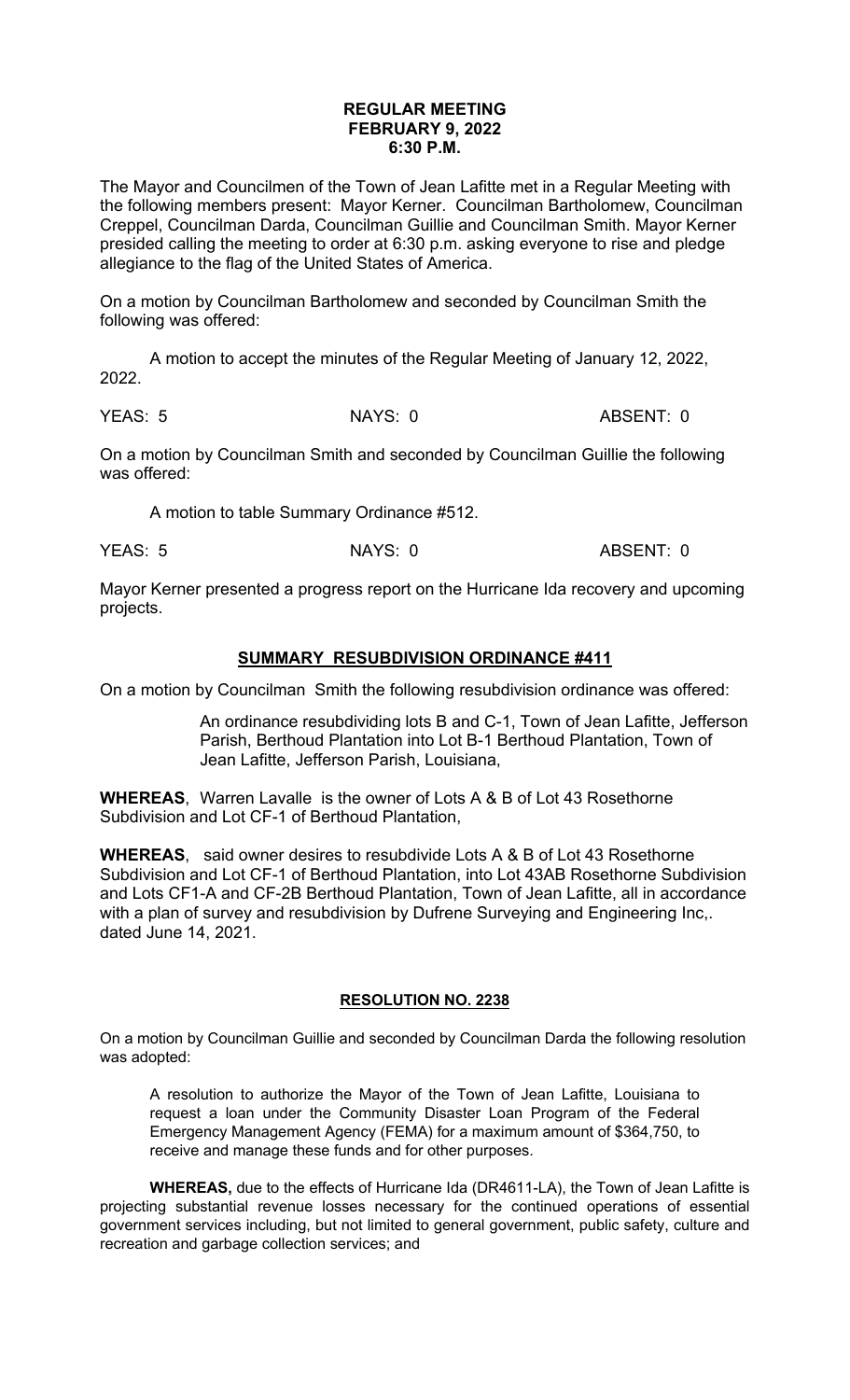**WHEREAS,** the Federal Emergency Management Administration (FEMA), through its Community Disaster Loan Program (CDL Program), makes available low interest loans to help bridge substantial revenue losses until such time as recovery efforts lead to restored revenues sources; and

**WHEREAS,** the Town of Jean Lafitte, Louisiana is interested in submitting to FEMA a consideration request for a Community Disaster Loan in the amount of \$364,750, that must be repaid no later than 5 years after the execution of the note, and will be used as revenue in support of annual budgets as permitted by Law; and

**WHEREAS,** the described laws permits local governments to accept such loan proceeds and anticipate same in support of their annual budgets; and

**WHEREAS,** (1) The interest rate of the loan will be equal to the 5-year maturities based on the United States Treasury obligations in effect on the date the Promissory Note is executed by FEMA; (2) The loan may be forgiven under certain circumstances; and (3) Whatever portion of the loan not forgiven will be repaid at a time when economic recovery has broadened the base of revenues in support of the budget; and

**WHEREAS,** refraining to accept such a loan would irresponsibly forgo relief available to the residents of the Town of Jean Lafitte, at a time when relief is critically needed;

**THEREFORE, BE IT RESOLVED**, by the Town of Jean Lafitte, that the following actions are hereby approved by the Town Council:

| <b>SECTION 1:</b> | The Town Council authorizes the Mayor or his/her authorized            |
|-------------------|------------------------------------------------------------------------|
|                   | representative to begin all the necessary steps to present to FEMA the |
|                   | formal Request for a Loan of the CDL Program for an amount not to      |
|                   | exceed \$364,750;                                                      |

- **SECTION 2:** If FEMA approves the loan, the Town Council authorizes the Mayor to receive and administer these funds, as provided by the Community Disaster Loan (CDL) Program;
- **SECTION 3:** That the Mayor is hereby authorized and designated as representative of the Town of Jean Lafitte, Louisiana and as such, may and will provide any additional information, as required, including all the guarantees contained in the request.
- **SECTION 4:** With respect to such request and receipt of funds, the Town of Jean Lafitte, in accordance with the requirements of the Community Disaster Loan Program of FEMA, shall comply with the following:
	- A. A contract with FEMA, in a manner and manner acceptable to the Director of the Agency, for payment of the amount requested and compliance with any other obligation required or acquired, as a condition of receiving the loan proceeds.
	- B. Commit re-payment with funds/revenues that the Town of Jean Lafitte may be receiving in the future.
	- C. Request an amount of funds not to exceed \$364,750.
	- D. Authorize the Town Treasurer to create a sinking fund account that will be used to amortize the CDL debt service.
	- E. Establish a payment period that does not exceed a term of five (5) years.
	- F. Provide, at the discretion of the Director of FEMA, any other type of guarantee that it deems appropriate.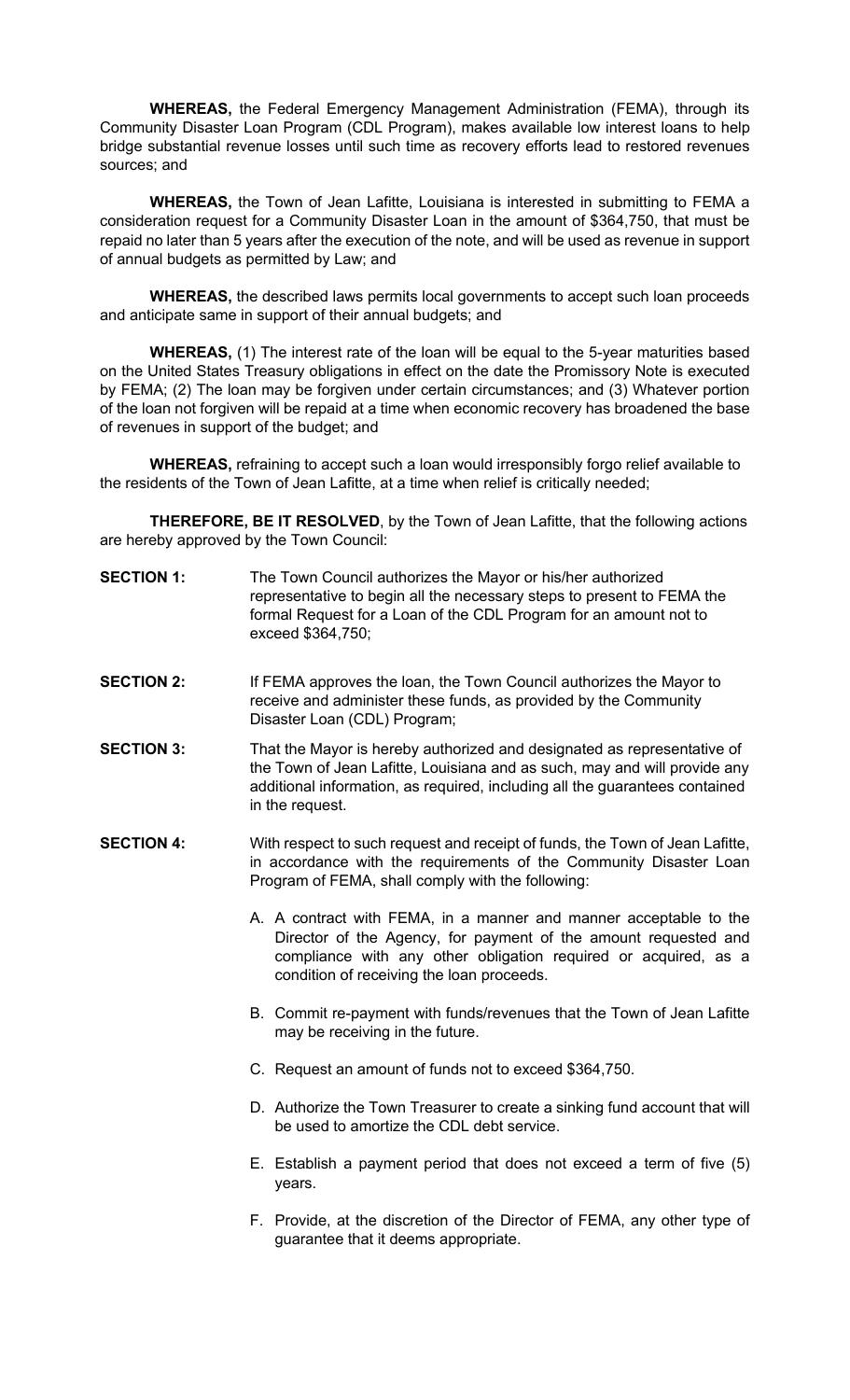- **SECTION 5:** That the Mayor is hereby authorized to sign any contract and/or agreement with the Director of FEMA in relation to said request and is also authorized to review and obligate such funds requested pursuant to said contract and/or agreement.
- **SECTION 6:** To the extent that any or all of the actions authorized by this means have been carried out and/or executed by the Mayor, all are ratified and confirmed.
- **SECTION 7:** Any ordinance, resolution or any of its parts that may be in conflict with this, are hereby repealed.
- **SECTION 8:** We pledge the following listed collateral security to the Federal Emergency Management Agency (FEMA) on the Promissory Note for a Community Disaster Loan for \$364,750 executed on this date pursuant to Section 417 of the Robert T. Stafford Disaster Relief and Emergency Assistance Act, Public Law 93-288, as amended, and the FEMA Regulation, 44 CFR 206, Subpart K.

We further understand that failure to repay any outstanding principal and related interest on those portions of the loan which do not qualify for loan cancellation as determined by FEMA or any successor agency will result in forfeiture of as much as the listed collateral security as is necessary to collect such outstanding principal and interest (Collateral security listed below).

The promissory note is payable from and secured by a pledge of the applicant's revenues for each fiscal year while any of the loan is outstanding, after a provision has been made for the payments required in connection with any outstanding indebtedness of the application.

- **SECTION 9:** A Copy of this Resolution duly approved by the Town Council will be sent to the Town Clerk, to the Town Treasurer, to the Town Attorney, and to the authorized officials of FEMA Community Disaster Loans Program and any other agency with interference in the process.
- **SECTION 10:** This resolution will take effect immediately once signed by the Mayor.

**THEREFORE, BE IT RESOLVED,** The Town Council met on February 9, to approve the Mayor's signature on the CDL application, to sign the agreements and contracts noted above, and to make application to the State Bond Commission for approval for incurring debt, as required by Article VII, Section 8 of the 1974 Louisiana Constitution, Article VI, Section 33 of the 1974 Louisiana Constitution, and R.S. 39:1410.60-1410.65.

| YEAS: 5                | NAYS: 0 | ABSENT: 0 |
|------------------------|---------|-----------|
| Councilman Bartholomew |         |           |
| Councilman Creppel     |         |           |
| Councilman Darda       |         |           |
| Councilman Guillie     |         |           |
| Councilman Smith       |         |           |
|                        |         |           |
|                        |         |           |

## **RESOLUTION #2239**

On a motion by Councilman Smith and seconded by Councilman Guillie the following resolution was adopted:

> A resolution approving Timothy Gautreaux Jr. and Chris Rodriguez as Reserve Police Officers for the Town of Jean Lafitte.

WHEREAS, Timothy Gautreaux Jr. and Chris Rodriguez are both post certified.